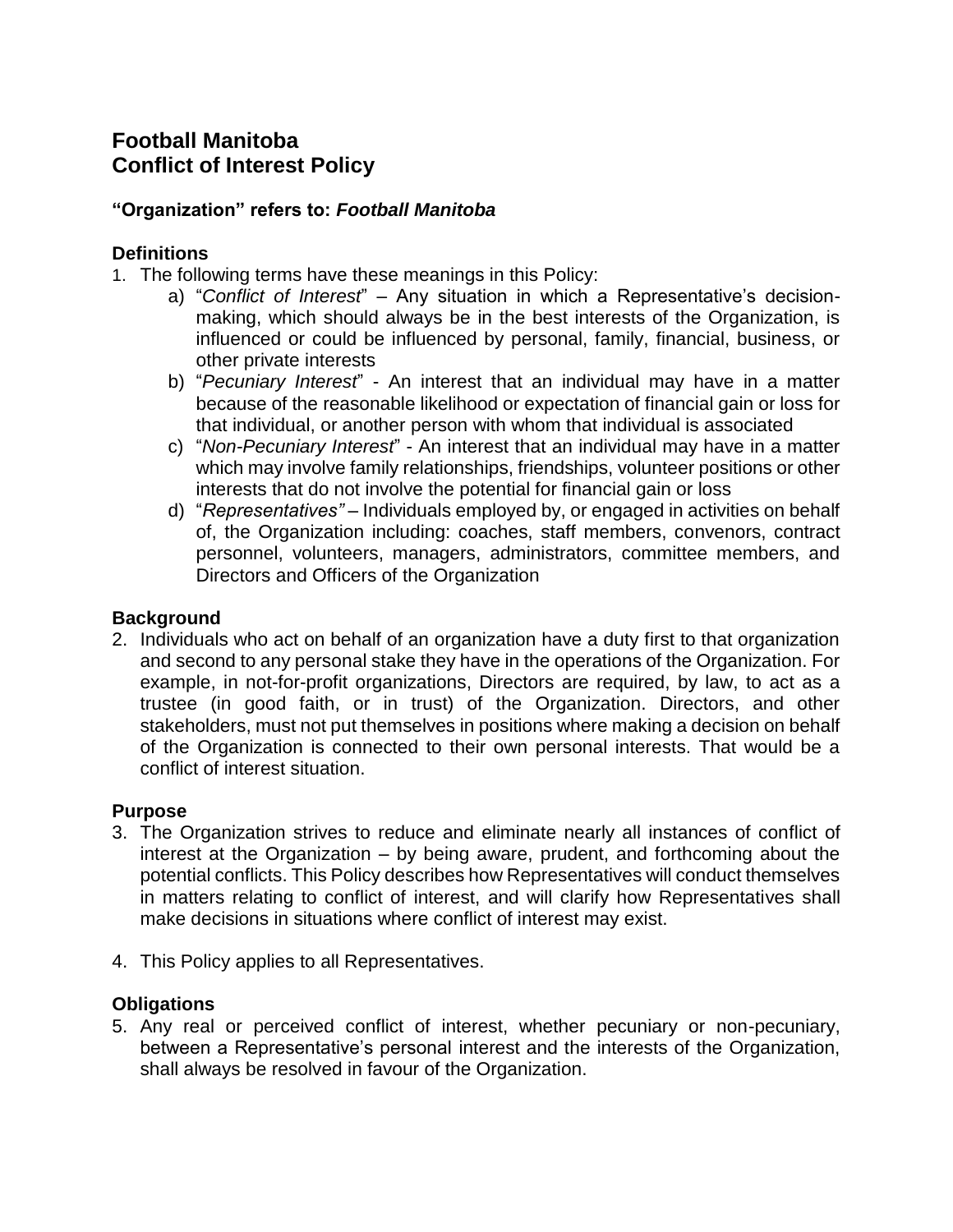- 6. Representatives will not:
	- a) Engage in any business or transaction, or have a financial or other personal interest, that is incompatible with their official duties with the Organization, unless such business, transaction, or other interest is properly disclosed to the Organization and approved by the Organization
	- b) Knowingly place themselves in a position where they are under obligation to any person who might benefit from special consideration or who might seek preferential treatment
	- c) In the performance of their official duties, give preferential treatment to family members, friends, colleagues, or organizations in which their family members, friends, or colleagues have an interest, financial or otherwise
	- d) Derive personal benefit from information that they have acquired during the course of fulfilling their official duties with the Organization, if such information is confidential or not generally available to the public
	- e) Engage in any outside work, activity, or business or professional undertaking that conflicts or appears to conflict with their official duties as a representative of the Organization, or in which they have an advantage or appear to have an advantage on the basis of their association with the Organization
	- f) Without the permission of the Organization, use the Organization's property, equipment, supplies, or services for activities not associated with the performance of their official duties with the Organization
	- g) Place themselves in positions where they could, by virtue of being an Organization Representative, influence decisions or contracts from which they could derive any direct or indirect benefit
	- h) Accept any gift or favour that could be construed as being given in anticipation of, or in recognition for, any special consideration granted by virtue of being an Organization Representative

### **Disclosure of Conflict of Interest**

- 7. On an annual basis, all the Organization's Directors and candidates for election to the Board, Directors, Officers, Employees, and Committee Members will complete a **Declaration Form** disclosing any real or perceived conflicts that they might have. Declaration Forms shall be retained by the Organization.
- 8. Representatives shall disclose real or perceived conflicts of interest to the Organization's Board immediately upon becoming aware that a conflict of interest may exist.
- 9. Representatives shall also disclose any and all affiliations with any and all other organizations involved with the same sport. These affiliations include any of the following roles: athlete, coach, manager, official, employee, volunteer, or Director.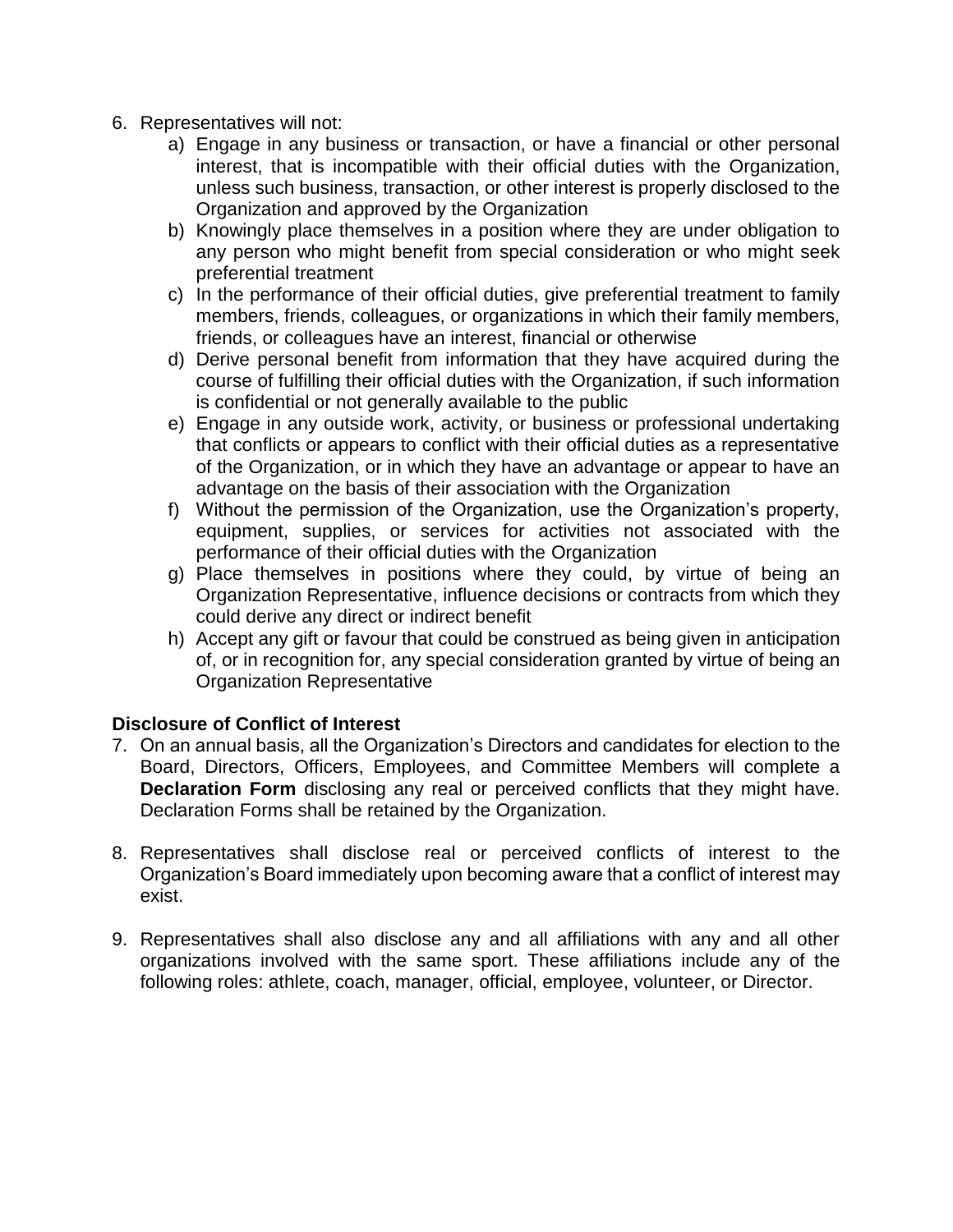### **Minimizing Conflicts of Interest in Decision-Making**

- 10.Decisions or transactions that involve a conflict of interest that has been proactively disclosed by an Organization Representative will be considered and decided with the following additional provisions:
	- a) The nature and extent of the Representative's interest has been fully disclosed to the body that is considering or making the decision, and this disclosure is recorded or noted
	- b) The Representative does not participate in discussion on the matter
	- c) The Representative abstains from voting on the decision
	- d) For board-level decisions, the Representative does not count toward quorum
	- e) The decision is confirmed to be in the best interests of the Organization
- 11.For potential conflicts of interest involving employees, the Organization's Board will determine whether there is there a conflict and, if one exists, the employee will resolve the conflict by ceasing the activity giving rise to the conflict. The Organization will not restrict employees from accepting other employment contracts or volunteer appointments provided these activities do not diminish the employee's ability to perform the work described in the employee's job agreement with the Organization or give rise to a conflict of interest.

### **Conflict of Interest Complaints**

- 12.Any person who believes that a Representative may be in a conflict of interest situation should report the matter, in writing (or verbally if during a meeting of the Board or any committee), to the Organization's Board who will decide appropriate measures to eliminate the conflict. The Board may apply the following actions singly or in combination for real or perceived conflicts of interest:
	- a) Removal or temporary suspension of certain responsibilities or decisionmaking authority
	- b) Removal or temporary suspension from a designated position
	- c) Removal or temporary suspension from certain teams, events and/or activities
	- d) Expulsion from the Organization
	- e) Other actions as may be considered appropriate for the real or perceived conflict of interest
- 13.Any person who believes that a Representative has made a decision that was influenced by real or perceived conflict of interest may submit a complaint, in writing, to the Organization to be addressed under the Organization's *Discipline and Complaints Policy*.
- 14.Failure to comply with an action as determined by the Board will result in automatic suspension from the Organization until compliance occurs.
- 15.The Board may determine that an alleged real or perceived conflict of interest is of such seriousness as to warrant suspension of designated activities pending a meeting and a decision of the Board.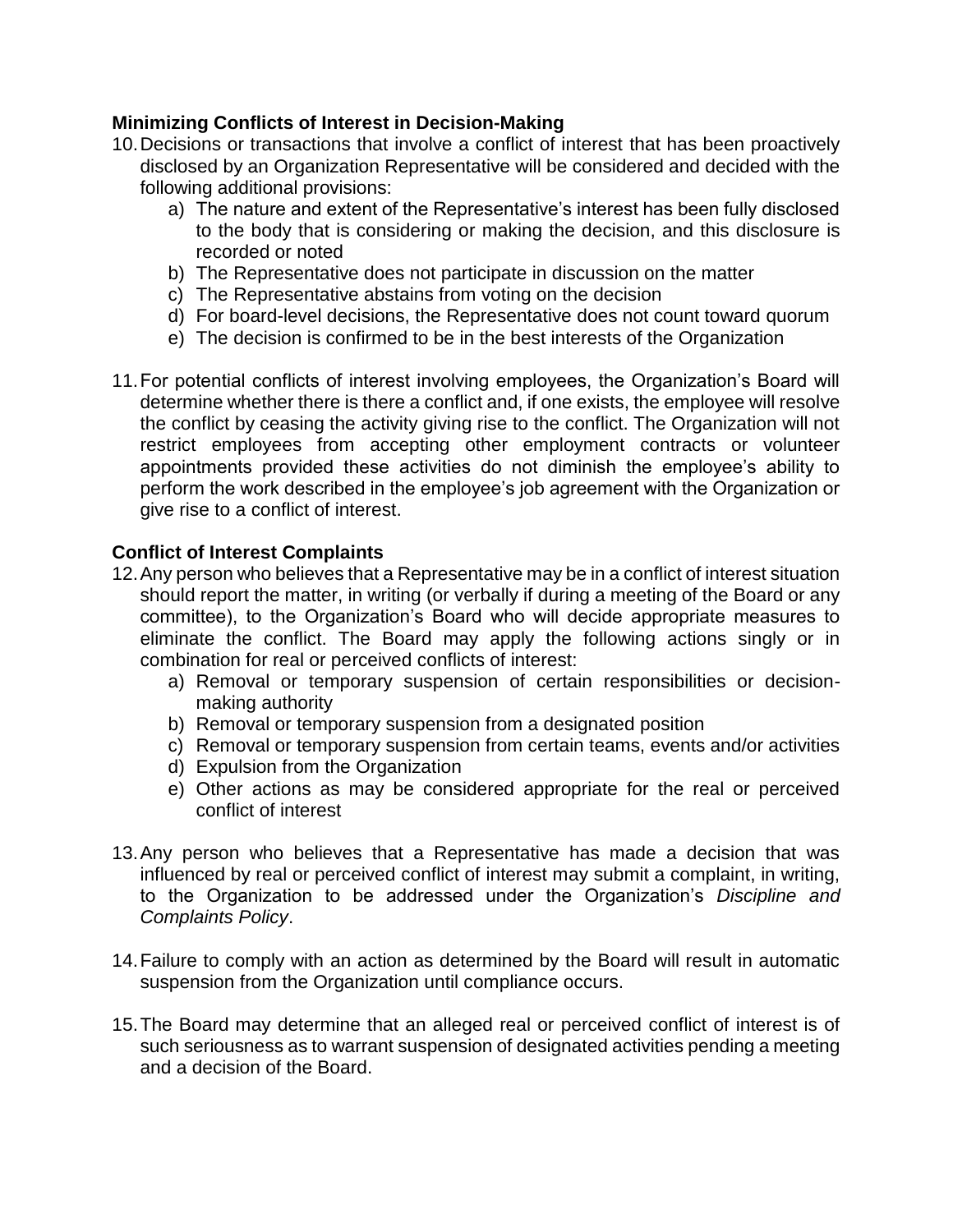## **Enforcement**

16.Failure to adhere to this Policy may permit discipline in accordance with the Organization's *Discipline and Complaints Policy*.